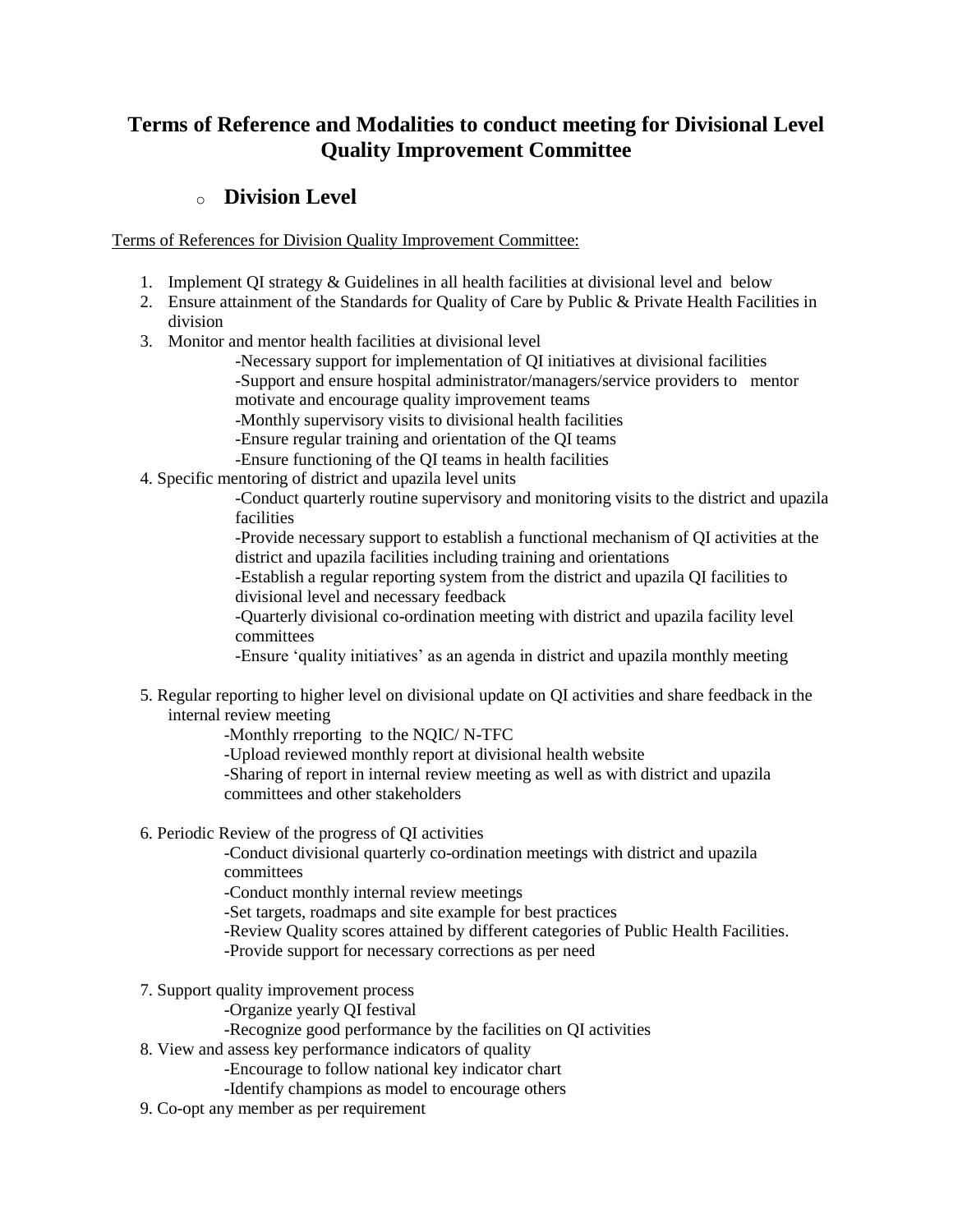### Modalities to conduct Divisional Co-ordination meeting for Division Quality Improvement Committee:

- a. The Divisional Quality Improvement Committee will arrange Divisional co-ordination meeting quarterly involving the district and upazila committees
- b. The Member Secretary will issue meeting notice at least 2 weeks before the scheduled date of meeting with the approval of the Chairperson/ Vice Chairperson. The district and upazila participants will be notified even earlier.
- c. While every attempt should be made to ensure that the Chairperson and/or the Vice-Chairperson are able to attend the meeting, however, in the absence of the Chair, the Member Secretary shall have the right to convene the meeting and conduct it according to the set agenda. Under such circumstances, the minutes of the meeting should be sent to all members before finalization.
- d. The Member Secretary will ensure the preparation of the agenda and notes for the meeting, minutes of the last meeting and Action Taken Report (ATR), which will also be circulated in advance to all committee members, at least seven days before the scheduled date for the meetings.
- e. An attendance by at least one-third of the Committee members will constitute the quorum required for a valid meeting.
- f. Member Secretary will ensure follow-up actions with responsibilities and timelines for the same.

### Modalities to conduct Internal Review meeting for Division Quality Improvement Committee:

- a. The Divisional Quality Improvement Committee will meet once in every month.
- b. The Member Secretary will issue meeting notice at least 7 days before the scheduled date of meeting with the approval of the Chairperson/ Vice Chairperson.
- c. While every attempt should be made to ensure that the Chairperson and/or the Vice-Chairperson are able to attend the meeting, however, in the absence of the Chair, the Member Secretary shall have the right to convene the meeting and conduct it according to the set agenda. Under such circumstances, the minutes of the meeting should be sent to all members before finalization.
- d. The Member Secretary will ensure the preparation of the agenda and notes for the meeting, minutes of the last meeting and Action Taken Report (ATR), which will also be circulated in advance to all committee members, at least seven days before the scheduled date for the meetings.
- e. An attendance by at least one-third of the Committee members will constitute the quorum required for a valid meeting.
- f. Member Secretary will ensure follow-up actions with responsibilities and timelines for the same.

## o **[Facility Level](http://qis.gov.bd/pdf/facility.pdf)**

## **Quality Improvement Committee at Specialized hospital (**Public & Private)

Terms of References for Specialized Hospital Quality Improvement Committee:

1. Ensure adherence to the clinical protocols  $\&$  quality standards: Through regular internal assessments, audits, reviews etc the hospital QI committee members should ensure that the protocols, guideline & standards set are being met. Corrective action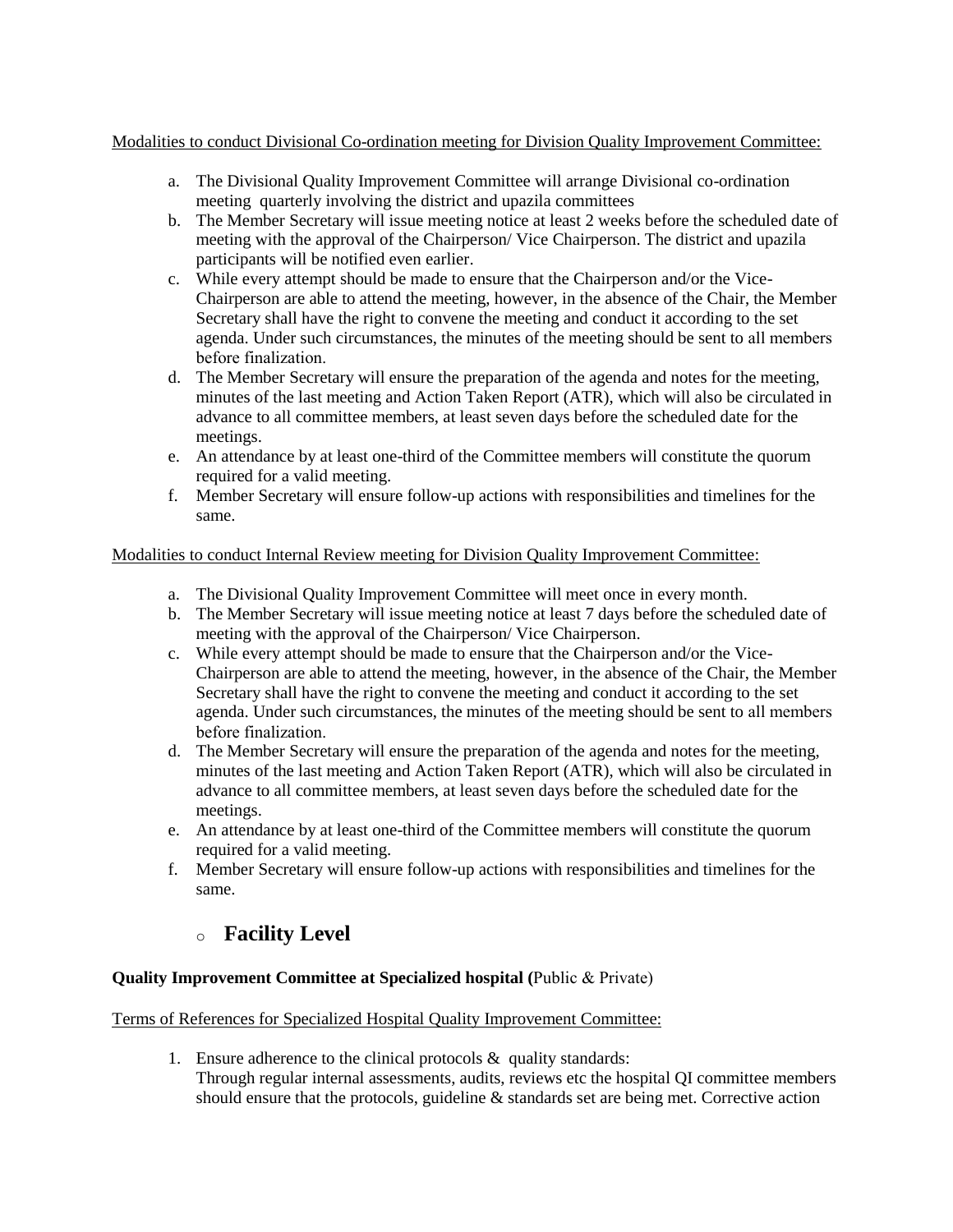plans should be initiated for identified gaps.

- 2. Regular monthly reporting to the NQIC/QIS and sharing of feedback of report in internal review meeting
- 3. Ensure implementation of QI strategy & guidelines at hospitals to attain quality of care
- 4. Monitoring and mentoring QI teams

-Regular inspection, review of QI activities and planning for continuous improvement-Provide support for activities of quality improvement teams

-Ensure regular training and orientation of the QI teams with support from National Task force

-Ensure interdepartmental coordination through liaison with various departments within the facility for effective implementation of QI activities.

5. Periodic Review of the progress of QI activities:

-Conduct monthly review meetings. -Set targets, roadmaps and site example for best practices -Review Quality scores attained by teams -Provide support for necessary corrections as per need

- 6. Support quality improvement process: -Organize yearly QI festival -Recognize good performance by the facilities on QI activities
- 7. View key performance indicators of quality: -Encourage to follow national key indicator chart -Develop and maintain facility level indicators chart -Identify champions as model to encourage others
- 8. Co-opt any member as per requirement

### Modalities to conduct monthly internal review meeting for Specialized Hospital Quality Improvement Committee:

- a. Once the Specialized hospital (facility) QI committee is formed, areas for an initial assessment need to be identified in the first meeting.
- b. For achieving the standards, the committee will undertake the process of filling the check list, scoring the measurable indicators, summing up area wise and services wise gaps.
- c. Assessment to be carried out and based on its findings follows up actions to be taken.
- d. Monitoring of the follow up actions has to be done in the subsequent meetings. A regular monthly meeting will be conducted
- e. Assessments should be followed by time bound action plans along with person responsible for each action shall be prepared.
- f. Facility in-charge and hospital manager should do daily rounds to supervise the QI activities and sustain the motivational level of the staff.

#### **Quality Improvement Committee at Medical College hospital**

#### Terms of References for Quality Improvement Committee at Medical College Hospital:

1. Ensure adherence to the clinical protocols  $\&$  quality standards: Through regular internal assessments, audits, reviews etc the hospital QI committee members should ensure that the protocols, guideline & standards set are being met. Corrective action